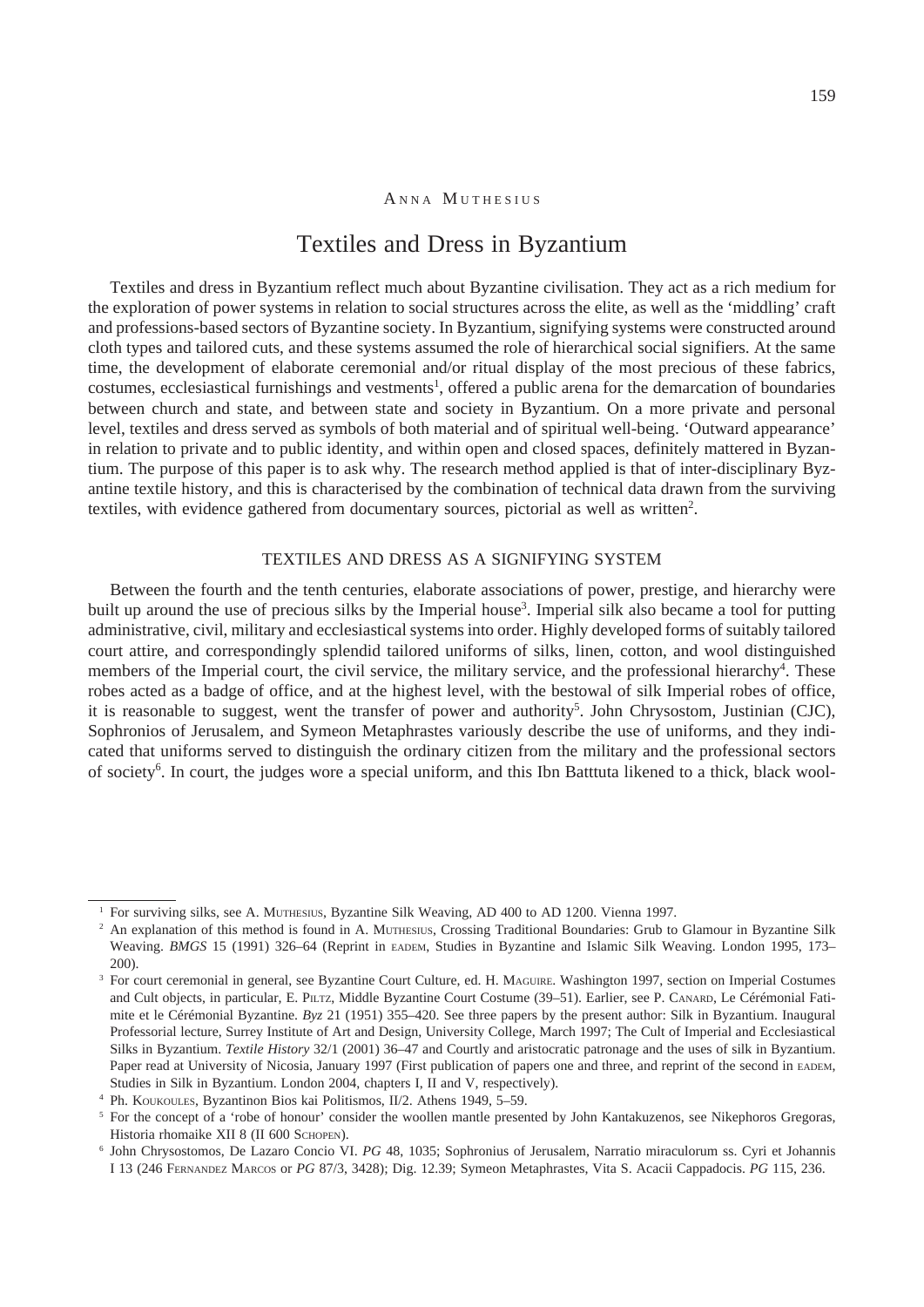len monastic habit<sup>7</sup>. The wills of provincial magnates, such as Gregory Pakurianos<sup>8</sup> and Michael Attaliates<sup>9</sup>, indicate that silk military tunics, originally presented as Imperial gifts, might later be recycled for use as altar cloths in their private religious foundations.

The Kletorologion of Philotheos dated 899<sup>10</sup>, the tenth century compilation known as the Book of Ceremonies of Constantine VII<sup>11</sup>, and the fourteenth century Treatise of Pseudo-Kodinos<sup>12</sup>, describe a marvellously rich and varied selection of court costumes. According to the Book of Ceremonies, the Emperors wore the *chlamys* or mantle, which was adorned with a panel called *tablion*, over different types of tunic, the *skaramangion* and *sagion*<sup>13</sup>. The *loros* or long heavy scarf was wound across the body and hung down in front as an Imperial insignium<sup>14</sup>. Other garments mentioned include the *divitsion*<sup>15</sup>, *tzitzakion*<sup>16</sup>, and *kolobion*<sup>17</sup>, all tunics. The *tzitzakion* was based upon ancient Khazar costume from the time of the Emperor Constantine V, who had married a Khazar princess<sup>18</sup>. The simplest non-parade costume was worn as a sign of humility on Easter Thursday19**.** The significant thing about the court costumes is the symbolic pairing and tripling of different items, in a strictly regulated order and colour coding, to serve for key feasts, liturgical celebrations, and Imperial rituals. The golden chlamys was used for the funeral of an Emperor<sup>20</sup>, whereas the scarlet *chlamys* was worn for the acclamation of the demes<sup>21</sup>. Purple marks the feasts of the Ascension, of Orthodoxy, and of the Presentation and the Dormition, the coronation and the birthday of the Emperor<sup>22</sup>. Also there was use of the golden *loros* by 'twelve dignitaries' during Easter<sup>23</sup>. The very rich purple chlamys of Tyre was worn by the *kouropalates* at his promotion, and the *chlamys* made of silk of purple of Tyre, with green yellow medallions, was worn by senior dignitaries at Christmas<sup>24</sup>. In Pseudo-Kodinos, the significance of colour is also clear with each rank and office assigned its own particular colour code<sup>25</sup>. Many other costumes are mentioned including the linen *sabanion* tunic of the protospatharian eunuchs<sup>26</sup> The eparch on the occasion of his promo-

- <sup>11</sup> De cerimoniis aulae byzantinae, ed. J. J. REISKE, I–II. Bonn 1829–1830. Le Livre des cérémonies, ed. A. Vogt. Paris 1935–1940. *ODB* I 595–7.
- <sup>12</sup> Traité des offices, ed. J. VERPEAUX. Paris 1966.
- <sup>13</sup> De Cerimoniis I 46 and I 69 (I 175, II 84 Vogt). For Imperial vestiture, consult J. EBERSOLT, Les vêtements impériaux dans le cérémonial, in: Mélanges d'Histoire et d'Archéologie Byzantines. Paris 1917, 50–69. *ODB* I 538–40. See also tunic (*ODB* III 2127–8), skaramangion (*ODB* III 1908–9), and kabbadion (*ODB* II 1088). Further see Piltz, Court Costume (note 3) and eadem, Le costume officiel des dignitaires byzantins a l'époque Paléologue (*Acta universitatis upsaliensis*, n.s. 26). Uppsala 1994.
- <sup>14</sup> On the loros, see E. PILTZ in *RbK* III 428–44, and K. WESSEL, *ibidem* 480–3. Also, E. Condurachi, Sur l'origine et l'évolution du loros impérial. *Arta si arkeologia* 11–12 (1935–1936) 37–45. Cf. *ODB* II 1251–2.
- <sup>15</sup> On this garment, see *ODB* I 639.
- <sup>16</sup> For the tzitzakion, see PILTZ, Court Costume 42.
- <sup>17</sup> For the kolobion, see PILTZ, Court Costume 43.
- <sup>18</sup> De Cerimoniis I 1 (I 22 REISKE, cf. I 17 Vogt).
- 
- 
- 
- <sup>19</sup> De Cerimoniis I 178 (I 166 Vogr).<br><sup>20</sup> Ibidem I 60 (II 84 Vogr).<br><sup>21</sup> Ibidem I 53 (II 36 Vogr).<br><sup>21</sup> Ibidem I 38 (Coronation, II 1 Vogr); I 37 (Sunday of Orthodoxy, I 145 Vogr); I 46 (Presentation and Ascension, I 17
- 
- Vogt). 23 *Ibidem* I 24 (I 18 Vogt). 24 *Ibidem* I 32 (I 119 Vogt). 25
- See A. GRABAR, Pseudo Codinos et les cérémonies de la Cour byzantine au XIV<sup>e</sup> siècle, in: Art et société à Byzance sous les Paléologues. Venice 1971, 193–221. Cf. J. Verpeaux, Hiérarchie et préséances sous les Paléologues. *TM* 1 (1965) 421–37. With regard to colour terminology and symbolism, see the paper of B. Popovic in the present publication. <sup>26</sup> De Cerimoniis I 58 (II 61 Voct).
- 

For special court uniforms, see John Chrystomos, In Acta apostolorum homilia XVI. *PG* 60, 127. For the report of Ibn Battuta, see The Travels of Ibn Battuta 1325–1354, ed. H. A. GIBB, I–II. Cambridge 1962, II 506 and 514, for silk, linen and wool robes, cf. Koukoules, *op. cit*. 14.

For Gregory Pakourianos, see P. Gautier, Le typikon du Sébaste Grégoire Pakourianos. *REB* 42 (1984) 5–145; P. Lemerle, Cinq études sur le XIe siècle byzantin. Paris 1977, 115–91. A. Chandizé, Le grand domestique de l'occident, Gregorii Bakurianis-dzé et le monastère géorgien fondé par lui en Bulgarie. *Bedi Kartlisa* 28 (1971) 133–66.

<sup>&</sup>lt;sup>9</sup> For Michael Attaliates, see P. GAUTIER, La Diataxis de Michel Attaliate. REB 39 (1981) 5–143; LEMERLE, Cinq études 65–112.<br><sup>10</sup> Kletorologion of Philotheos, ed. N. OIKONOMIDES, Les listes de préséance byzantines du IX<sup></sup>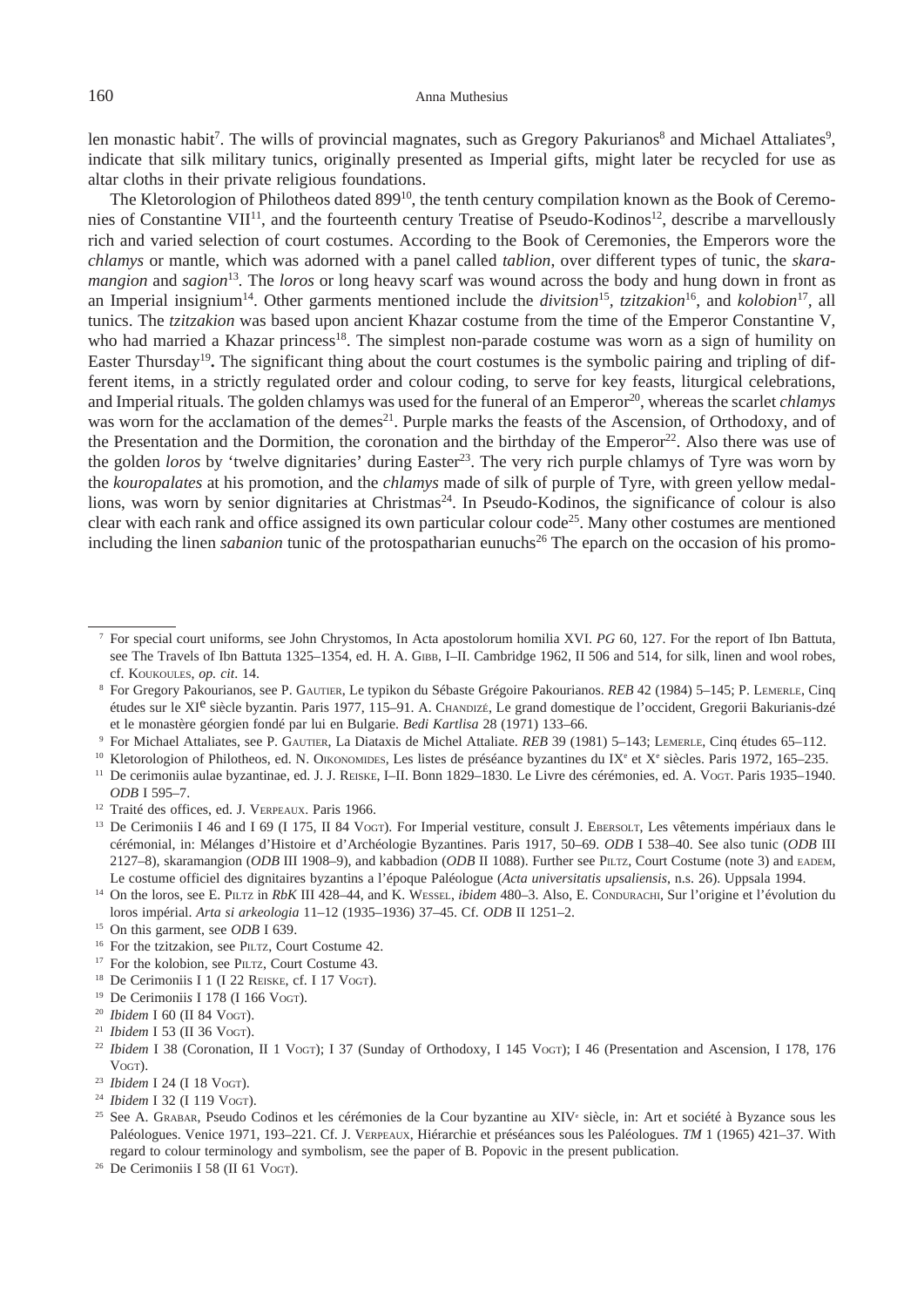tion wore the *kamision*, *pelonion*, and the *loros*<sup>27</sup> . The *kamision* was also worn at the time of his promotion, so that this may have been a particular sign of his office<sup>28</sup>.

Only the detailed listing of all the costume types and colours, and the occasions on which they were worn, will provide a full picture of the Imperial colour codes in operation. In general brightness rather than colour contrast seems to be emphasised in Byzantine sources<sup>29</sup>. In relation to extant silks, one observes a move to monochrome and less ostentatious colour contrasts in the tenth to eleventh centuries, away from the bold, strong colour juxtapositions of the eighth to ninth centuries<sup>30</sup>. The use of monochrome off-whites and pale yellows, olive greens, and deep blue purples may have been influenced by the use of monochrome colour codes, white and black respectively, in the Fatimid and the Abbasid courts<sup>31</sup>.

Another documentary source which details tailored Imperial silks is the Book of the Eparch<sup>32</sup>, and there, as well as in the Baggage Train account attached to the Book of Ceremonies<sup>33</sup>, much of the textile and tailoring terminology proves to have no parallels in the surviving Byzantine sources. Scholars have guessed the meaning of terms with only the most tenuous of links. Time does not allow for discussion of individual terms such as *prasinodiblatta megaloxela*<sup>34</sup> but what must be noted is the undoubtedly complex language of Byzantine textile production.

Three practical categories of names may be applied to cloths: that is technical, trade, and brand names, and these exist quite apart from literary names, and also liturgically influenced textile terms<sup>35</sup>. Literary scholars and historians have vastly simplified the problem in their attempts to provide interpretations of Byzantine textile terminology. The technical and trade names may or may not overlap and the brand names may or may not reflect the provenance or the quality. The technical names generally reflect the ratio of the warp to weft threads, and the trade names may refer to both weaving type and provenance when a particular weave has been taken over by a specific geographical location. These textile languages bear no relationship to the languages of common usage, and it is of no use searching for parallels in official documents or in everyday sources.

The terminology used in relation to Italian silk textiles, has been analysed by Donald King, former Keeper of Textiles of the Victoria and Albert Museum<sup>36</sup>. Sophie Desrosiers has taken the term 'draps d'areste' originally surveyed by King, and she has gathered several hundred extant examples<sup>37</sup>. Her studies have dem-

<sup>&</sup>lt;sup>27</sup> *Ibidem* I 61 (II 70 VoGT). The kamision was also worn by the spatharokubikoularioi (I 10) (I 73 VoGT) and by officials of the Imperial bedchamber (I 26 and I 31) (I 92 and I 116 Vogt).<br><sup>28</sup> *Ibidem* I 53 (II 70 Vogt).<br><sup>29</sup> L. JAMES, Light and Colour in Byzantine Art. Oxford 1996.

<sup>&</sup>lt;sup>30</sup> MUTHESIUS, Byzantine Silk Weaving, chapter VII (polychrome silks, 65–79) and chapter IX (monochrome silks, 85–93).

See Canard, Cérémonial Fatemite. On Abbasid court attire, see M. M. Ahsan, Social Life under the Abbasids*.* 786–902 A.D. London 1979, chapter 2 (Costume, 29–75).<br><sup>32</sup> J. Kober, Das Eparchenbuch Leons des Weisen (*CFHB* 33). Wien 1991.<br><sup>33</sup> J. F. HALDON, Constantine Porphyrogenitus. Three treatises on Imperial Military Expeditions (*CFHB* 28)

later Byzantine sources, consider the use of the Italian *camucas*. On this and other Italian terms, see D. King, Silk weaves of Lucca in 1376, in: Opera Textilia variorum temporum to honour Agnes Geijer on her ninetieth birthday 26 October 1988, ed. I. Estham – M. Nockart. Stockholm 1988, 67–77. See also L. Monnas, Textiles for the coronation of Edward III. *Textile History*  32/1 (2001) 2–35, and on *camacas* (English spelling) in particular, 7–9. Some Latin textile trade names have been identified with specific techniques from the evidence of surviving silks. See D. King, Two Medieval Textile Terms 'draps d'ache', 'draps de l'arrest', for example. *CIETA Bulletin* 27 (1968) 26–9. Technical and commercial names have to be distinguished from each other. See E. Hardouin-Fugier – B. Berthod – M. Chavent-Fusaro, Les Étoffes. Dictionnaire historique. Paris 1994, 16–9. Branding occurred in connection with prestige attached to special place of manufacture. Consider the seal of the Eparch: Eparchenbuch 8.1 (102 Koper). – In the Islamic world, Spanish silks were inscribed, 'Made in Baghdad', probably for commercial profit, see A. Muthesius, Byzantine Silk Weaving 88–9 and note 33. Cf. H. E. Elsberg – R. Guest, Another silk weave at Baghdad. *Burlington Magazine* 64 (1934) 270–2, esp. 271; D. SHEPHERD, The Hispano-Islamic Silks. Textiles in the Cooper Union Collection. *Chronicle of the Museum for the art of decoration of the Cooper Union* 10 (1943) 355–440; F. E. Day, The inscription of the Boston Baghdad silk, a note on epigraphy. *Ars Orientalis* 1 (1954) 191–4. <sup>36</sup> See King, Lucca.

S. Desrosiers, Cloth of Aresta, in: Ancient and medieval textile history in honour of Donald King (= *Textile History* 20, 1989). Leeds 2001, 135–49. More recently by the same author, see Draps d'areste. Extension de la classification, comparaisons et lieux de fabrication. *Techniques and Culture* 34 (1999) 89–119.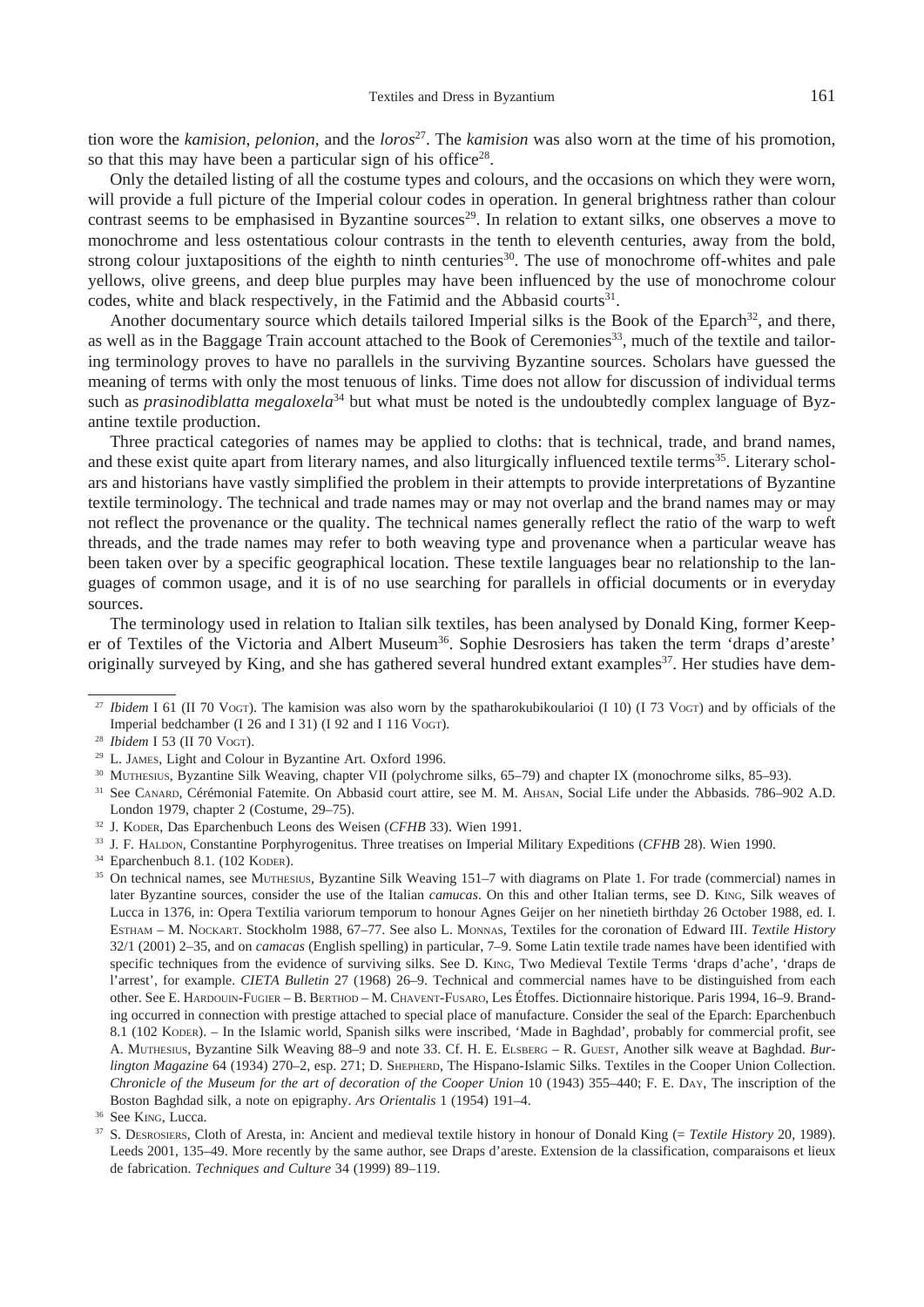#### 162 Anna Muthesius

onstrated that the same terminology may cover many variations on a common technical theme, in this case a broken and/or chevron, or a plain twill. She has also indicated that these textiles, originally assigned only to Spain in the thirteenth century, were probably also woven in France<sup>38</sup>. This illustrates only some of the possible pitfalls facing Byzantine documentary historians dealing with the translation of textile terminology. Only the painstaking and first-hand examination of all surviving materials and the thorough knowledge of weaving techniques, in conjunction with analysis of documented textile terms, can serve as adequate method for translation of textile terms<sup>39</sup>.

Less of a problem are the more general terms used for clothing, some of which remain part of the modern Greek language. These include *roucha, phoresia, stole, allage* and *allaximo*<sup>40</sup>. Categories of clothing are also fairly well understood. Niketas Choniates, for example, spoke of *roucha kala*<sup>41</sup>.

## The vertical and the horizontal axis in dress and clothing

The lengthy discussion of sumptuous court costume, together with the presentation of the pictorial evidence from Imperial manuscripts, suggests the tremendous visual impact that such sumptuous display must have had in Byzantium. The public religious ceremonies between churches of the Capital, as well as victory parades and other celebrations, brought this finery into open view<sup>42</sup>. It was essential that the contrast between the clothing of the court, and that of the ordinary, the trade/craft based, and the professionally orientated citizen, should appear extreme. This was the means by which to maintain order and to create a social balance between the élite, and the 'middling' sectors of Byzantine society. In a society where authority was expressed vertically, from the court downwards, the broad horizontal spectrum of society, might well have been rendered speechless by ostentatious display<sup>43</sup>. It was also significant that the use of sumptuous and precious cloths became usual in ecclesiastical settings. Many of the most precious furnishings and vestments, designed to reflect the Glory of God, were the gifts of the Emperors themselves<sup>44</sup>.

Documentary sources, and surviving archaeological textiles from Byzantine period sites in Syria and Palestine, indicate the types of cloths and costumes worn by the ordinary citizens of Byzantium<sup>45</sup>. Linens, woollens, cottons, and mixed fabrics (linen and cotton, or silk or wool mixtures), and animal hair fabrics (goat, camel and rabbit), are both described and survive<sup>46</sup>. Asterios of Amasia reported that linens were imported from Bulgaria, Egypt and the region of the Pontos. He also recorded silk and cotton from Caesarea. According to him, 'God gave us linen for greater pleasure in the summer'<sup>47</sup>. Fine silk and linen textiles, are described by Gregory the Theologian<sup>48</sup> and the term *aerina hyphasmata* is used by him. The tenth century Book of the

 <sup>38</sup> See brocade, twill, broken twill, chevron twill, tabby, damask, tapestry, velvet, satin etc. in: Centre International d'Études des Textiles Anciens. Lyon 1964, vocabulary.<br><sup>39</sup> There is a tendency for Byzantine historians to ignore technical factors. D. JACOBY, Silk in Western Byzantium. *BZ* 84/85

<sup>(1991/1992) 452–500,</sup> confuses brocading and embroidery, and treats dye and weave terminology in a superficial way, with a total absence of reference to (or knowledge of) surviving silks. This may lead to conclusions which do not concur with what survives.<br><sup>40</sup> Koukoules, Byzantinon Bios II/2, 20 and note 6; 21 and notes 2, 3, 5, 11–13.<br><sup>41</sup> Niketas Choniates, Chronike diegesis 577 (VAN DIETEN).

<sup>&</sup>lt;sup>42</sup> See I. KALAVREZOU, Helping Hands for the Empire: Imperial Ceremonies and the Cult of Relics at the Byzantine Court, in: Byzantine Court Culture (as note 3) 53–80, with reference to bibliography dealing with specific feasts in the footnotes. See also note 11 above. 43 For an account of one type of military procession, on which occasion both victorious and vanquished received special uniforms,

see A. A. VASILIEV, Harun Ibn Yahya and his description of Constantinople. Seminarium Kondakovianum 5 (1932) 149–63.<br><sup>44</sup> For instance, the altar cloth at Haghia Sophia, a gift of Emperor Justinian, upon which not only Chr

Emperor's good deeds were shown, see Paulus Silentarius, Ekphrasis tou naou tes Hagias Sophias, in P. FRIEDLÄNDER, Johannes von Gaza und Paulus Silentarius. Kunstbeschreibungen justinianischer Zeit. Leipzig-Berlin 1912 (Reprint Hildesheim–New York

<sup>1969) 755,</sup> cited by C. MANGO, The Art of the Byzantine Empire 312–1453. Sources and Documents. New Jersey 1972, 88–9.<br><sup>45</sup> See special issue on mediaval textiles, *Textile History* 32/1 (2001), especially the articles by A Medieval Textiles from Excavation of the Israeli Antiquities Authority (81–92) and O. SHAMIR, Byzantine and Early Islamic Textiles excavated in Israel (93-105). For textiles excavated in Syria, see A. SCHMIDT-COLINET – A. STAUFFER – K. AL-As 'AD, Die Textilien aus Palmyra. Mainz 2000.<br><sup>46</sup> Koukoules, Byzantinon Bios II/2, 22 and notes 8 and 9.<br><sup>47</sup> Asterios of Amaseia, Homilia I 2 (8 Datema). Source discussed by Koukoules, Byzantinon Bios II/2, 22, note 12.

<sup>&</sup>lt;sup>48</sup> Gregory the Theologian, Oratio VIII 799 (264–5 CALVET-SEBASTI =  $SC$  405).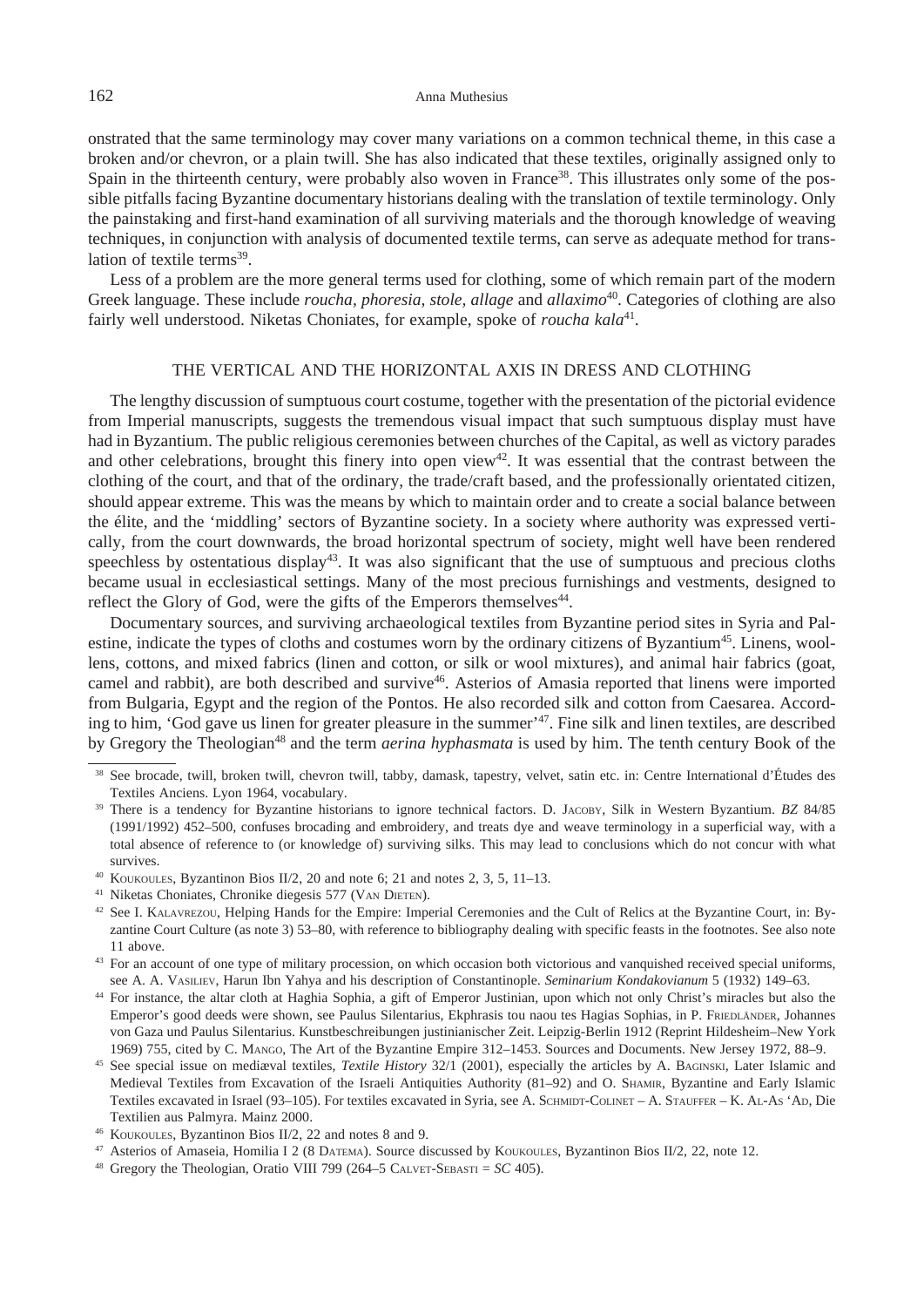Eparch includes regulations for linen manufacture, and there a transparent form of linen is noted as being manufactured by the private linen guild of Constantinople<sup>49</sup>. The textile guilds deal with various stages of the processing of raw silk, and of the weaving, dyeing, tailoring and retailing of Constantinopolitan silks, and manufacture of linen<sup>50</sup>. There are also guilds of retailers of non-Byzantine, and of imported (Syrian and Cilician) tailored garments in tenth century Constantinople<sup>51</sup>.

The lustre of what is presumably bombyx mori domesticated silk is given the term *lampsin metaxes*. In connection with the shine of fine goat's hair<sup>52</sup>, wild as well as cultivated silk is known. Wild silk cloth is described by Constantine VII as *imatia koukoularika*<sup>53</sup> . Prodromos mentions linens and silks, and linens with gold thread, *linochrysa*, are mentioned by Theophanes<sup>54</sup>. Eustathios of Thessalonica reveals cloths, which were characterised by their use of gold and silver threads (*argyra kai chrysa nemata*) 55. Cloths using metal wires were given the name *syrmanteina* or *syrmakezika*<sup>56</sup> . Some were entirely of gold (*holou chryshyphanta*) woven cloths, others were called *diachrysa* or *chrysopaston*, which seem to me to be technical terms, and not necessarily merely designations for part gold cloths as has been suggested<sup>57</sup> The use of gold threads takes different forms according to the types of threads used, and whether or not gold wire or gold foil twisted upon a silk or linen core is employed<sup>58</sup>. The gold may also be overside (or surface) couched embroidery, or it may be woven with a brocading weft<sup>59</sup>. Once again translators of textile terminology need to refer closely to the evidence of the surviving gold textiles.

Archaeological textiles reveal the range and qualities of linen, woollen, silk, cotton, and animal hair fabrics available to Byzantine society in the early period<sup>60</sup>. Later sources, collected together by Matschke for Thessalonica in the fourteenth century<sup>61</sup>, indicate the continued availability of this kind of fabric alongside the silks, the provincial manufacture of which in the Peloponnese had particularly flourished from the twelfth century onwards. Twelfth century and later Venetian trade documentation in the archives of the Greek Institute in Venice, only partly read, also promises to increase our knowledge of what textiles Byzantium was producing at the lower end of the textile market, as well as at its upper end $62$ . Certainly textile manufacture did not

- $50$  Eparchenbuch, chapters 4–9 (90–110 KODER) (cf. 13.1 in regard to linen, 118 KODER). On the organisation of the silk industry, see A. Muthesius, From seed to samite: aspects of Byzantine Silk Production. *Textile History* 20/2 (1989) 135–49 and eadem, The Byzantine Silk Industry: Lopez and beyond. *Journal of Medieval History* 19 (1993) 1–67.
- $51$  Eparchenbuch 5.5.1 (94. 95 KODER).
- 52 <sup>52</sup> For goat hair or goat hair mixed with silk, see KOUKOULES, Byzantinon Bios II/2, 24 and note 4 for *lampsin metaxes*.<br><sup>53</sup> De Cerimoniis II 45 (678 REISKE OF J. HALDON in *TM* 13, 2000, 234–5). Cf. D. LACORY in *DOP*
- <sup>53</sup> De Cerimoniis II 45 (678 Reiske or J. Haldon in *TM* 13, 2000, 234–5). Cf. D. Jacoby in *DOP* 58 (2004) 208.
- <sup>54</sup> Theophanes, Chronographia 244 (De Boor). The present author has under publication the silk treasuries of St John, Patmos and St Catherine, Sinai, which contain gold couched embroideries.
- <sup>55</sup> Discussed by Koukoules, Byzantinon Bios II/ 2, 26; cf. J. Ebersolt, Les arts somptuaires. Paris 1923, 118.
- <sup>56</sup> KOUKOULES, Byzantinon Bios II/2, 26, with discussion of references to gold and gold workers.

<sup>57</sup> Koukoules, *op. et. loc. cit*. speaks of gold brocading, but in fact, we know little about this from surviving examples. Most extant Byzantine gold work is overside couched embroidery, see notes 58 and 59.

- <sup>58</sup> Surviving Byzantine overside couched embroidery, using gold thread, usually employs a silver gilt strip wound upon a twisted silk core. Fewer examples exist of the use of pure silver gilt or of pure gold wire. However, these two techniques do seem to stem from the Byzantine period. They are widely imitated in Post-Byzantine embroidery. Italian brocaded silks use either a silk or a linen core, around which a silver gilt membrane is twisted. Islamic and Near Eastern silks are brocaded either using this technique or with the use of gilt leather strips. Spanish and Near Eastern mediaeval silks appear to favour the latter technique, whilst most Eastern Mediterranean workshops elsewhere do not. Sicilian silks sometimes use both of these techniques, thus reflecting their Islamic as well as their Byzantine inheritance. Leather, either gold couched or gold brocaded, is not characteristic on Byzantine textiles.
- 59 For couching, see A. Chatzimichali, Τα χρυσόκλαβαρικά συρμαντέινα συρμακέσικα κεντήματα, in: Mélanges O. et M. Merlier, II. Athens 1956, 447–98. For brocading, see CIETA Vocabular*<sup>y</sup>* 1964, under brocade. 60
- 

*Byzantiaka* 9 (1989) 47–87.<br><sup>62</sup> Jacoby, Silk in Western Byzantium (as note 39), emphasises the rise of provincial silk manufacture. He makes assumptions on scant documentary evidence in some cases, which in his later articles he presents as fact. For example, the assumption that red silks were widely woven on Andros requires further documentary proof. He promises further documentary-based conclusions using source materials held in the archives of the Hellenic Institute in Venice. His works so far are collected in his Trade Commodities and Shipping in the Medieval Mediterranean. Aldershot 1997, and his Byzantium, Latin Romania and the Mediterranean. Aldershot 2001. In the latter he promises a study on the silk industry of Latin Constantinople (XI 18, note 74). Whilst

 <sup>49</sup> Eparchenbuch 6.7, 9.1 (98. 106 KODER).

<sup>&</sup>lt;sup>61</sup> K.-P. MATSCHKE, Tuchproduktion und Tuchproduzenten in Thessalonike und in anderen Städten und Regionen des späten Byzanz.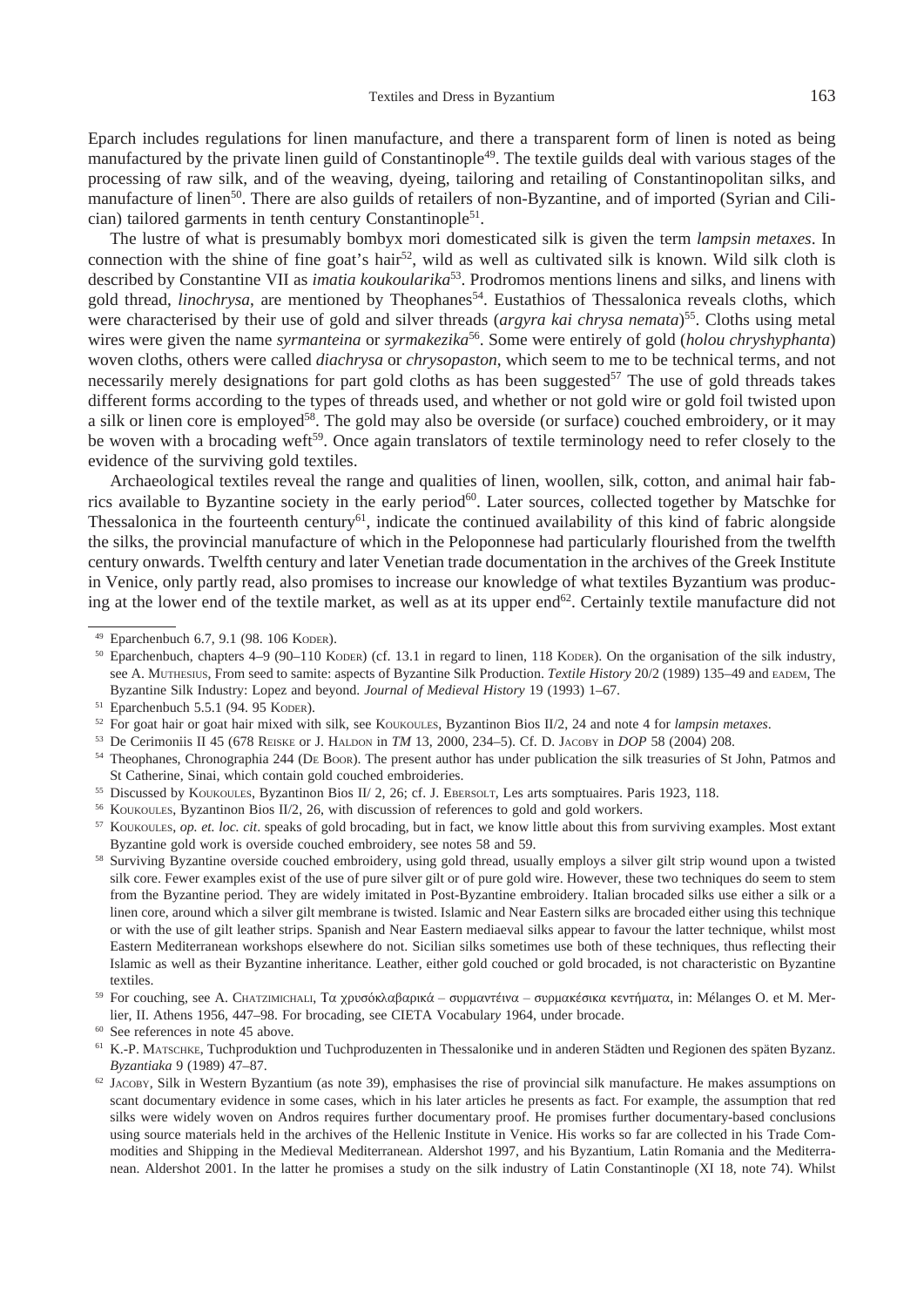cease with the Latin conquest of Constantinople between 1204–1261: operations were simply taken to Nicaea and elsewhere<sup>63</sup>. Finishing of imported cloths in Constantinople, by Italian textile workers, was recorded in the fourteenth century64. Several large, surviving, ecclesiastical gold embroideries datable from the end of the thirteenth to the early fourteenth century onwards, suggest that an Imperial embroidery workshop was operating<sup>65</sup>.

#### Propriety of dress

John Chrysostom saw ordinary simple wool as the best cloth. Silk for women he abhorred, but he did think that dress should indicate the difference between freeman and slave, and between servant and master<sup>66</sup>. Basil the Great spoke of a Christian attitude towards dress that transcended the material world. Christian being in Christ allowed for the wretched physical human body to be transformed into the spiritual Christian soul<sup>67</sup>. The Koran, on a human level, advocated a sense of modesty and propriety in regard to dress for women<sup>68</sup>. Dress should be appropriate to status, and reflective of spiritual rather than material well-being<sup>69</sup>.

Fallen nobles were advised to dress not in the costumes of excessive fabric, which formerly reflected their rich status, but in the clothes expressive of their disrepute and of their remorse<sup>70</sup>. It was also possible for discredited members of the elite to hide more successfully if they did not seek to treat their dress as a form of cultural capital. On the other hand, in order to enhance their own status, rich masters might wish to dress their servants in silk and gold uniforms, and the servant lover of the master might enjoy the use of silks and gold belts<sup>71</sup>. Certainly the poorest in Byzantine society wore rags; and those people, little better off than the destitute possessing only the clothes on their backs, took to the practice of wearing old clothes turned inside  $out^{72}$ .

Promiscuity through revealing costume is also documented. Michael Psellos mentions a place of refuge for harlots established under Michael IV, where sinful women wishing to enter had to discard fine clothing for the habit of nuns<sup>73</sup>. One source complains of the women who dress so that the whole of their bodies are revealed *hoste ten holen tou somatos diathesin estin phaneran*<sup>74</sup> : men, too, wore this kind of shockingly transparent cloth. Metaphors of dress were sometimes applied, so for instance stripes denoting debauchery

- 
- <sup>68</sup> For the Koran on dress, refer to, The Koran with parallel Arabic Text, transl. N. J. Dawood. London 2000, 153, 352, 425. <sup>69</sup> Basil the Great, Epist. 45 (I 113–4 Courtonne).
- 

having first condemned the idea put by others, he now appears to agree that the Jewish contribution to the Byzantine silk industry was considerable, see D. Jacoby, The Jews and the Silk Industry of Constantinople, in: idem, Byzantium, Latin Romania,

chapter XI, 1–20.<br><sup>63</sup> Theodore Metochites, Nikaeus, ed. K. SATHAS in *MB* I 152, transl. C. Foss, Nicaea. A Byzantine Capital and its Praises. Brooklyn 1996, 190–2 (chapter 18, 12–17). It is beyond the scope of this paper to enter th discussion on the extent of textile production in Nicaea, a topic, which D. Jacoby has promised to cover in a forthcoming publication (cf. his Byzantium, Latin Romania and the

Mediterranean. Aldershot 2001, X 72, note 115 and XI 19, note 75).<br><sup>64</sup> MATSCHKE, Tuchproduktion 61–6.<br><sup>65</sup> Textiles to be considered include the Vatican dalmatic, the Anastasis epigonation of the Byzantine and Christian M the Chilandar epitaphios, the Thessalonica epitaphios; and vestments at the monasteries of St John, Patmos and at St Catherine's, Sinai.<br><sup>66</sup> John Chrysostomos, In epistulam ad Hebraeos homilia 12/28. *PG* 63, 200.<br><sup>67</sup> Basil the Great, De spiritu Sancto XXVIII 69 (492–6 Pruche).

<sup>&</sup>lt;sup>70</sup> For clothes reflective of penance, see Koukoules, Byzantinon Bios II/2, 11, with several specific cases cited and documented in notes 3–5.

<sup>71</sup> Specific examples and sources in Koukoules, Byzantinon Bios II/2, 12 and notes 10 and 11. Cf. Nikolaos Kabasilas, Liturgiae Expositio. *PG* 150, 372.

<sup>&</sup>lt;sup>72</sup> E. Kurtz, Die Gedichte des Christophoros Mitylenaios. Leipzig 1903, 63 (Nr. 99). Cf. Asterios of Amaseia, Homilia III 13 (3 DATEMA).

<sup>73</sup> Michael Psellos, Chronographia IV 36 (I 158–60 Impellizzeri).

<sup>&</sup>lt;sup>74</sup> Clemens of Alexandria, Paidagogos 2, 10, 107 (221 STÄHLIN).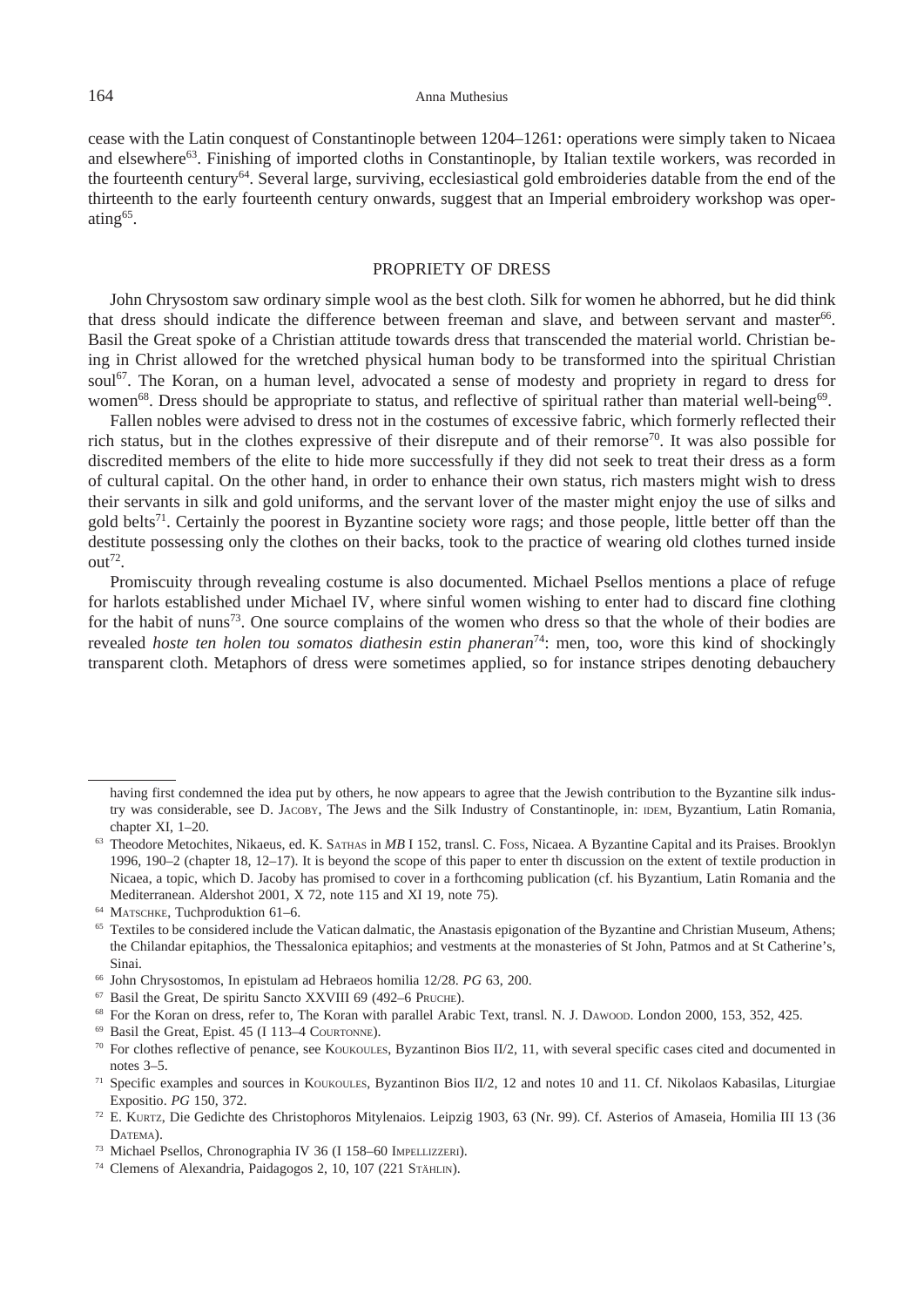were imposed on prostitutes<sup>75</sup>. In the early period, actresses were prevented from wearing silks by Imperial decree; and later in the twelfth century, silk was still considered inappropriate for prostitutes<sup>76</sup>.

Cloth types, as well as the use of gold borders and gold belts as insignia of status, real or imagined, unquestionably did occupy the mind of the Byzantine citizen. These types of dress seem to be clearly reflected in Byzantine manuscripts. Indeed, the degree of accuracy of the depiction of cloth is perhaps quite astonishing77. The nature of 'working' clothing can be well appreciated in the eleventh century Agricultural treatise, the Pseudo-Oppian (Marcianus gr. Z 479). Here the artisan, shown wearing a long tunic, carves an ivory horn (Diagram, a) 78. The agricultural workers wear short tunics, and the two forms of tunic both hark back to the classical tradition of loose clothing.

Excavated tunics from Syria and Egypt survive, and indicate the general form of this type of dress<sup>79</sup>. On the other hand, in the Eros scene, the buttoned fashionable short jacket imitates Persian fashion<sup>80</sup>.

A range of surviving costumes, excavated in the Caucasus, indicate the type of tailored wear that was worn even in distant hill tribes, under the influence of what had originally been Sasanian costume<sup>81</sup>. The Caucasian finds amalgamate scraps of Byzantine, Central Asian, and Chinese silks, which the tribesmen received in exchange for guiding traders across the Caucasians passes on to the Silk Road. Amongst the finds was the Byzantine Imperial tablet woven silk band of an official stationed in the Caucasus, Ivanes, whose name suggests Bulgarian origin82.

Returning to the Marcianus gr Z. 479 manuscript, folio 47r shows a particularly interesting scene, with a dominant female figure<sup>83</sup>. She is depicted in a white inner, thin, and delicate tunic with a long and wide sleeved mantle, and a cummerbund about the waist. A large, fashionable turban embellishes her head, which is encircled by a pearl band (Diagram, c). The other female figures shown on folio 47 are in long sleeveless tunics. In the hunting scenes (3r–4v), short tunics and fancy hose are the order of the day (Diagram, d). The depiction of 'the other' occurs on folio 53v, where two black individuals lead camels. One wears a striped Islamic head cloth and short tunic, whilst the other wears a long tunic and wrap (Furlan, Codici greci illustrati VI, fig. 20b). Only the headgear really distinguishes this costume. In further miniatures, other tiny details are interesting: the small fancy cap in the bear hunt on folio 44r (Furlan, Codici greci illustrati VI, fig. 9a), and the fur hats in the Eros scene, for example (Diagram, b). On folio 20r in a 'how to net a camel scene', a splendid pair of fancy stockings, and white boots are shown in combination with a short tunic bearing stripes, and a decoration or clavus about the neck (Furlan, Codici greci illustrati V, fig 30c). The fancy collar and hem of the tunic of folio 14r (Diagram, f) is reminiscent of West European mediaeval dress<sup>84</sup>. The loincloth of the wrestler, tied at the waist with string, can be seen on folio 13v (Diagram, g); and the fancy long costume of the dancer appears with belt and pearled collar, on folio 12v (Diagram, h). The soldier's uniform is found

<sup>75</sup> For the subject of prostitutes and their dress, see S. Leontsini, Die Prostitution im frühen Byzanz. Wien 1988, especially 88–9 for references to fine clothes, some perhaps of silk.

<sup>&</sup>lt;sup>76</sup> Theatre costumes were also elaborate. See Koukoules, Byzantinon Bios, II/2, 15 with notes 8–10 for specific examples and source

references.<br><sup>77</sup> Cf. the contribution of B. Bjornholt – L. James in the present publication. The Madrid Skylitzes (A. GRABAR – M. MANOUSSACAS, L´illustration du manuscrit de Skylitzes de Madrid. Venice 1979) may well show non-Byzantine influences but other specifically Byzantine manuscripts (e.g. Pseudo-Oppian, Venice Marcianus gr. Z. 479) appear very precise in their depiction of Byzantine costume.

<sup>78</sup> I. Furlan, Codici greci illustrati della Biblioteca Marciana, 1–6. Milan-Padova 1978–1997, V 18–46 (Marc. gr. 479), esp. tav. XII and fig. 51b.

<sup>79</sup> For Syrian tunics, see Palmyra reference in note 45 above. For Egyptian tunics, see E. KENDRICK, Catalogue of Textiles from Burying Grounds in Egypt, 1–3. London 1920–1922.

<sup>80</sup> The costume occurs on folio 33r and it is illustrated by FURLAN, Codici greci illustrati V tav. XI and fig. 48b. The Sassanian short, buttoned jacket is reflected on a doll's jacket excavated in the Caucasus, see Von China nach Byzanz, eds. A. IERUSALIMSKAJA – B. Borkopp. München 1996, 44, plates 28–32.

<sup>81</sup> A. A. JERUSALIMSKAJA, Die Gräber der Moščevaja Balka. Frühmittelalterliche Funde an der nordkaukasischen Seidenstrasse. München 1996, part II, 233–313, plates XIII–XXX, LX–LXXXVIII.

<sup>&</sup>lt;sup>82</sup> See Von China nach Byzanz (as note 80) 68 and plate 79; A. JEROUSSALIMSKAJA, Un chef militaire au Caucase du Nord? Le ruban en soie de Moščevaja Balka, in: Lithostroton. Studien zur byzantinischen Kunst und Geschichte. Stuttgart 2000, 125–30.

<sup>83</sup> Furlan, Codici greci illustrati VI, fig. 13a

<sup>&</sup>lt;sup>84</sup> The Western element is the neck border with downward curled projections, cf. negative F1266 in the Venice Marciana slide archive.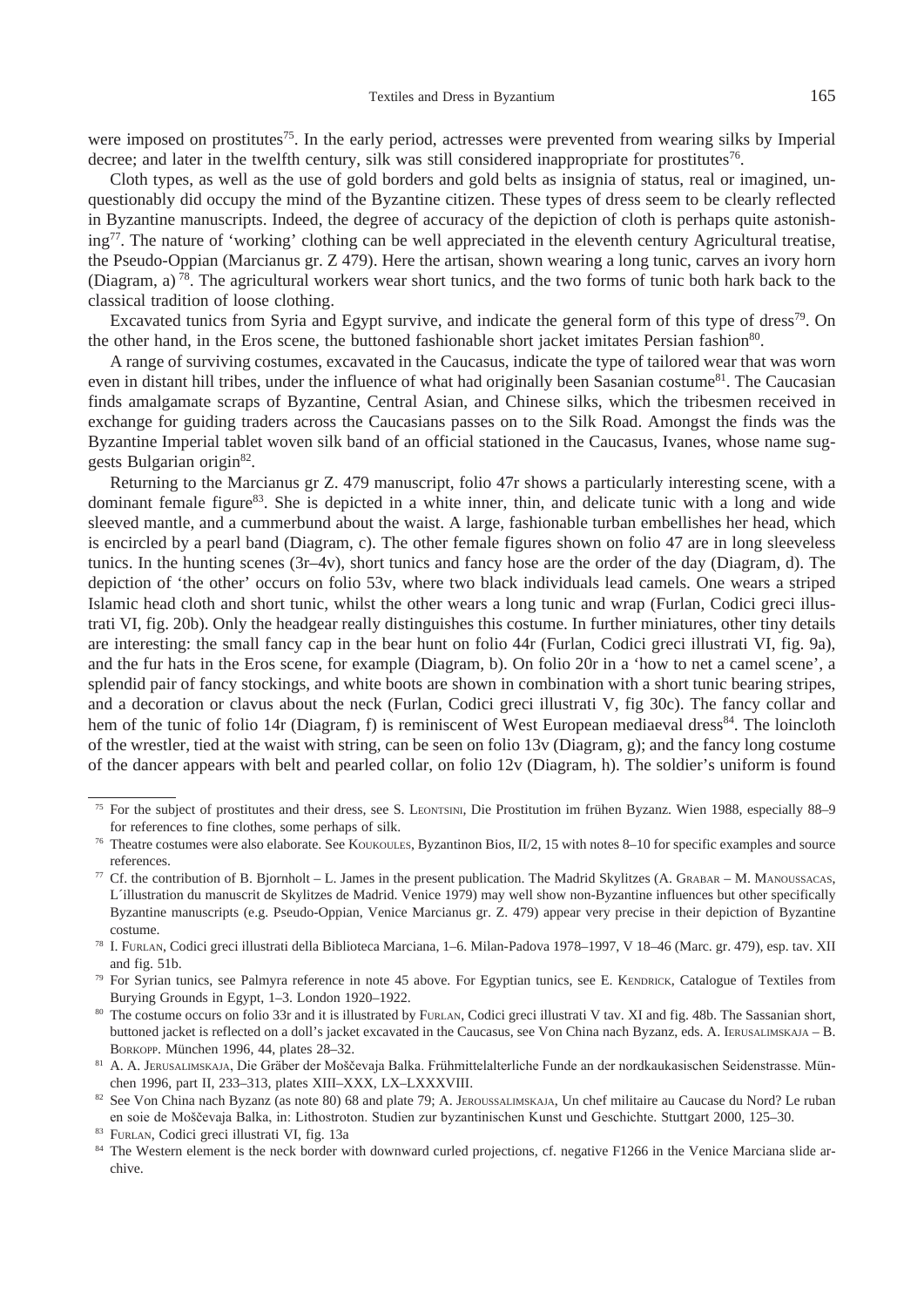on folio 6v (Furlan, Codici greci illustrati V, fig. 9a). The short tunic, tucked up in a way similar to that of agricultural workers in the West, is found on folio 3v in a hunting scene (Diagram, d).

 In other manuscripts, the depiction of the drape of cloth (the head and shoulder veil on folio 23r of Marcianus gr Z. 538, for instance, Diagram, i), reveals what a marked grasp of the feel and the fall of cloth some Byzantine miniaturist enjoyed<sup>85</sup>.

In the Imperial portraits also, very fine mastery of the depiction of cloth is displayed with painstaking depiction of every detail. Take, for example, the portrait of Alexius V with griffin tunic<sup>86</sup>, or the portrait of Alexios Apokaukos (d. 1345), who is wearing a splendid rearing, addorsed panther in medallion motif silk. Close parallels for this design exist amongst the extant Byzantine silks $^{87}$ .

The surviving pieces typically date from the eleventh to twelfth centuries, and they represent the period of greatest technological experimentation, when the draw-loom with pattern device, developed in Byzantium over the previous five hundred years, was adapted for greater economy and efficiency<sup>88</sup>. In Byzantium, in the tenth to eleventh centuries, there occurred the introduction of monochrome fashions, as mentioned earlier. Along with this hand draw-looms were adapted to produce new weaves, the lampases, whose advantage over the traditional twills was that the same motifs (now monochrome entities) required only half as much manipulation of the pattern creating device to produce them<sup>89</sup>.

The textiles used for the costumes (with griffins or addorsed panthers), as shown in the mentioned miniatures, are strangely old fashioned for the thirteenth and fourteenth centuries<sup>90</sup>. It is almost as if the artist has depicted cherished favourites of the sitters in these thirteenth century manuscripts. With the intervention of the Latin occupation of Constantinople from 1204–1261, older costumes would have been pressed into use. What must be briefly emphasised is that images such as the eagle or the bicephalous eagle, the griffin, and the lion, took on great political significance in themselves $91$ .

The variety of textiles and dress in Byzantine miniatures, and their close correspondence with surviving pieces and tailored garments, lends credence to the idea that they may indeed offer quite accurate records of actual costumes of the time. Imaginary cloths and fashions could have been much more simply depicted.

# The subversion of signifying systems

Discussion of textiles which express material and spiritual well-being, propriety, morality, allure and yet not wanton abandon, suggest that a certain in-built restraint existed within Byzantine society. But there were also opportunities for subversion of signifying systems<sup>92</sup>. Certainly, by the thirteenth century, subversion of élite dress codes was a problem, under the influence of the import of foreign cloths and styles. John Dukas in Nicaea ordered the prohibition of sumptuous foreign dress imported into his Empire<sup>93</sup>. The Venetian had

<sup>85</sup> For Marcianus gr Z. 538, see FURLAN, Codici greci illustrati I 27-33. On folio 23r a female figure is shown wearing a fringed mantle. This covers her head, neck, shoulders, and two arms, uplifted towards her face. The mantle has two lower stripes. The drapery of the mantle is shown as a series of complex hanging folds. The stripes moving in and out across these folds are accurately depicted. Sound knowledge of how cloth drapes is demonstrated.

<sup>&</sup>lt;sup>86</sup> For the portrait of Alexius V, see A. Grавак, Byzantium. London 1966, 21, plate 2. Also, I. Spaтнакакиз, The Portrait in Byzantine Illuminated Manuscripts. Leiden 1976, 152, 155–8, 180 and plate 99.

<sup>87</sup> For the Alexios Apokaukos miniature, see Byzance. L'art byzantin dans les collections publiques Françaises. Paris 1992-1993, plate 351 and G. Makris, Alexios Apokaukos und sein Porträt im Codex Paris gr. 2144, in: Geschehenes und Geschriebenes. Studien zu Ehren von G. S. Henrich und K.-P. Matschke, hrsg. v. S. Kolpriz – R. C. Müller. Leipzig 2005, 164–73. Addorsed rearing griffins are found on extant silks, see colour cover of Muthesius, Byzantine Silk Weaving, and 50–4, Cat. nos. 47–9, 66 and 769a.

<sup>88</sup> On technical innovation, see Murhesius, Byzantine Silk Weaving, chapter II (19–26) with bibliography in footnotes. Also chapter IX (85–93) and footnote 2 with reference to lampases.

<sup>&</sup>lt;sup>89</sup> The pattern producing device is called the 'figure harness': CIETA Vocabulary 1964, under this name.

<sup>90</sup> Court costumes with gold or gold trellis designs are illustrated in Byzance (as note 87), plate 356 on page 463, and J. Beckwith, The art of Constantinople. London 1968, 150, plate 202.

<sup>&</sup>lt;sup>91</sup> The bicephalous eagle motif is discussed in A. MUTHESIUS, The Byzantine Eagle, in: Studies in Silk in Byzantium (as note 3), chapter XIII, 227–36, with reference to earlier literature.

<sup>92</sup> See Joseph Bryennios, Tines aitiai tōn kath'ēmas lyperōn 3, 121 (Boulgares) as cited by Koukoules, Byzantinon Bios II/2, 10.

F. Dölger, Regesten der Kaiserurkunden des Oströmischen Reiches, 3. Teil. Regesten von 1204–1282. Zweite, erweiterte und verbesserte Auflage, bearbeitet von P. Wirth. München 1977, nr. 1777 (ca. 1243).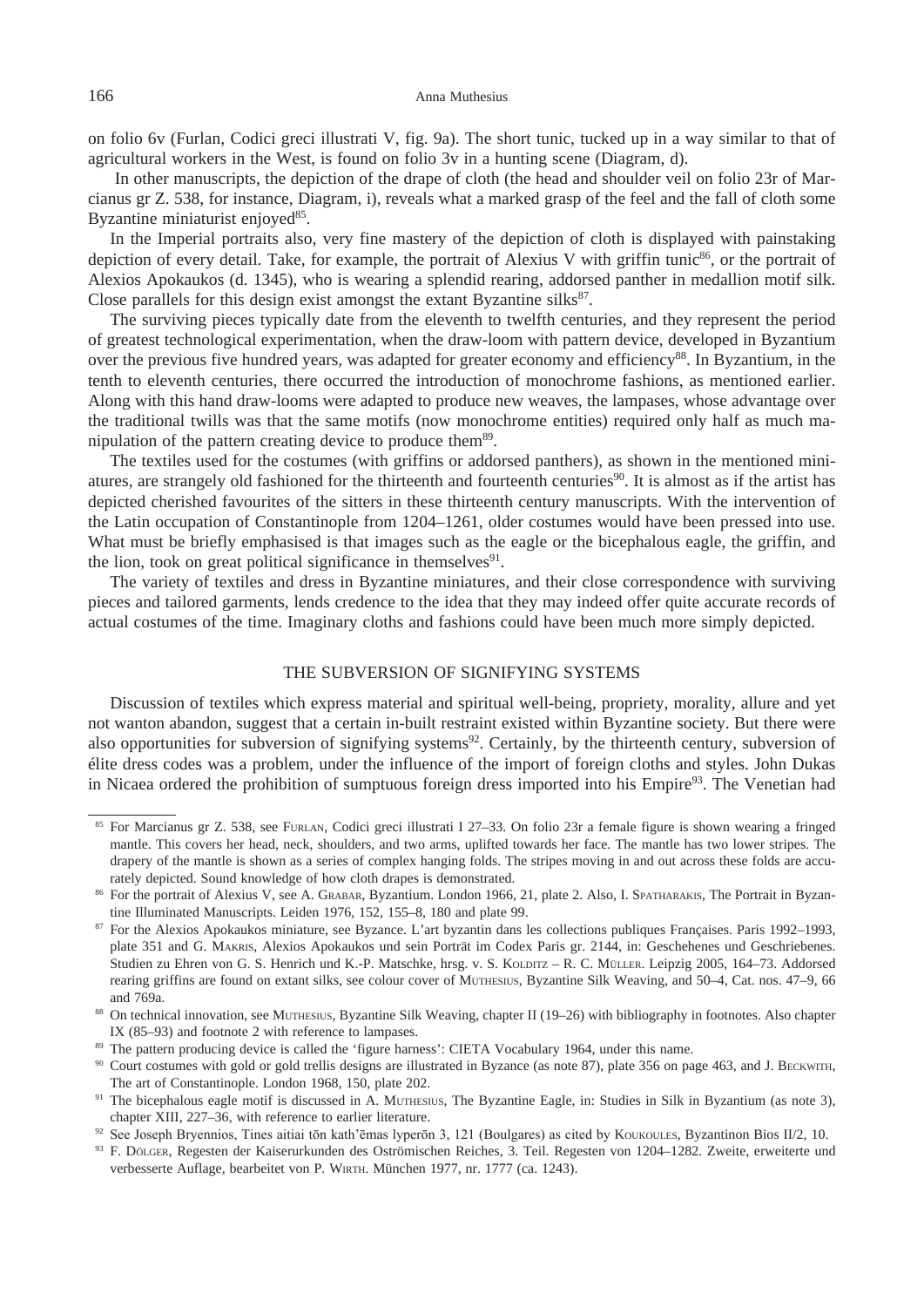to issue strong sumptuary prohibitions against wearing of velvet, silk, or gold woven cloths, embroideries, and gold bands<sup>94</sup>. Extortionate sums of money must also have been exchanged for these costumes at that time. In Egypt, even in the tenth to eleventh centuries, one pound of raw silk cost 2.5 dinars, a sum sufficient to maintain an average-sized family for a period of one month<sup>95</sup>. The relative absence of sumptuary legislation in Byzantium, as against the stringent and repeated levying of such prohibitions in the Latin West, suggests that Western influence may have encouraged excesses in dress amongst those rich enough to enjoy such finery in Byzantium.

# The display of signifying systems in relation to public and to private space

It is evident from housing legislation, that the concept of private as opposed to public space, and the respect for the boundaries between the two, did exist in Byzantium<sup>96</sup> The wealth of exposure to gorgeous and costly cloths enjoyed by the Byzantine citizen, particularly in the Metropolis, is also well attested; but how did textiles function in the privacy of closed and personal space?

The Emperor had a private as well as a public wardrobe<sup>97</sup>. Would it have been a tremendous relief to wear some fashionable and comfortable item of one's own? Niketas Choniates playfully suggests that the Emperor Andronikos I enjoyed the sensation of tightly tailored garments<sup>98</sup>. The personal observation and recording of a pattern on a lady's dress, found in a popular poem, and the existence of a Byzantine silk with precisely the described motif, a lion with multiple bodies, suggests that textiles could be enjoyed for themselves<sup>99</sup>. Individuals might also identify with their popular heroes or heroines, described in Romances, as being dressed in idealised costumes<sup>100</sup>. In the same way, they could identify with the purity of the Virgin, whose virtues were recorded in a series of weaving metaphors<sup>101</sup>. The homely practice of cottage based weaving is evoked also in Theodoret of Cyrus' description of God's ingenuity in developing the weaving arts<sup>102</sup>. These spiritual, romantic, and popular literary references to textiles, with their use of textile metaphors on a popular level, bring textiles and dress alive on a smaller and more intimate stage, quite distinct from that of the Imperial mass spectacle arena.

The broadening out of textile markets, to meet increased popular demand, is apparent in Byzantium as early as the twelfth century, when the fine silk dresses made in Thebes and Corinth are recorded<sup>103</sup>. The use of individual provincial dress codes in the capital also points to a sense of fashion, as opposed to one of ceremonial display. At precisely this period the Abbasids were developing a marked sense of etiquette and fashion, with manuals on the subject, which drew attention to individualism and style<sup>104</sup>. Time does not allow for elaboration along these lines of enquiry. Nevertheless any such discussion could make detailed use of the descriptions of the bridal trousseaux of the Cairo Geniza brides and all that these imply about gender roles,

<sup>94</sup> These prohibitions appeared not only in Venice but also in lands held under Venice. See M. M. Newerr, The sumptuary laws of Venice in the fourteenth and fifteenth centuries, in: Historical Essays, ed. T. F. Tour – J. TAIT. Manchester 1967, 245–78.

<sup>95</sup> S. D. GOITEIN, A Mediterranean Society. The Jewish Communities of the Arab World as Portrayed in the Documents of the Cairo Geniza, I–VI. Berkeley – Los Angeles 1967–1993, I 101–4, and on silk prices 222–4.

<sup>96</sup> See the contribution of C. Saliou in the present publication.

<sup>97</sup> On public and private Imperial wardrobes, see MUTHESIUS, Byzantine Silk Weaving 41 and note 37. Also see EADEM, Courtly and aristocratic patronage and the uses of silk in Byzantium, in: Studies in silk in Byzantium. London 2004, chapter V (85–108).

<sup>98</sup> Niketas Choniates, Chronike diegesis 252 (VAN DIETEN).

<sup>&</sup>lt;sup>99</sup> For the multi-bodied lion silk, see MUTHESIUS, Byzantine Silk Weaving 43 and note 53 with reference to literary description of this motif.

<sup>&</sup>lt;sup>100</sup> Dress is vividly described for example in Byzantine Epics, see E. M. JEFFREYS (ed. and transl.), Digenis Akritas (*Cambridge Medieval Classics* 7). Cambridge 1998, 59. Here a 'surcoat of purple silk, sprinkled with gold with white triple border and ornamental griffins'; a costume called 'Roman dress' is described.

<sup>&</sup>lt;sup>101</sup> Proklos, Oratio 1. *PG* 65–681. Discussed in MUTHESIUS, Cult of Imperial and Ecclesiastical silks (as note 3).

<sup>102</sup> Theodoret of Cyrrhus, De providentia oratio IV. PG 83, 617-20, esp. 617D or Y. AzEMA, Thèodoret de Cyr. Discours sur la Providence. Paris 1954, 167–8. See on the relevant passages, MUTHESIUS, Byzantine Silk Weaving 23–4.<br><sup>103</sup> On silks of Thebes and Corinth, see Niketas Choniates, Chronike diegesis 461 (VAN DIETEN). Cf. E. KISLINGER, Demenna u

byzantinische Seidenproduktion. *BSl* 54/1 (1993) 43–52, esp. 44–5.

<sup>104</sup> For Abbasid etiquette, see Ahsan, Social Life under the Abbasids, chapter II on Costume (29–75), and chapter VII (275–96) on Festivals and Festivities.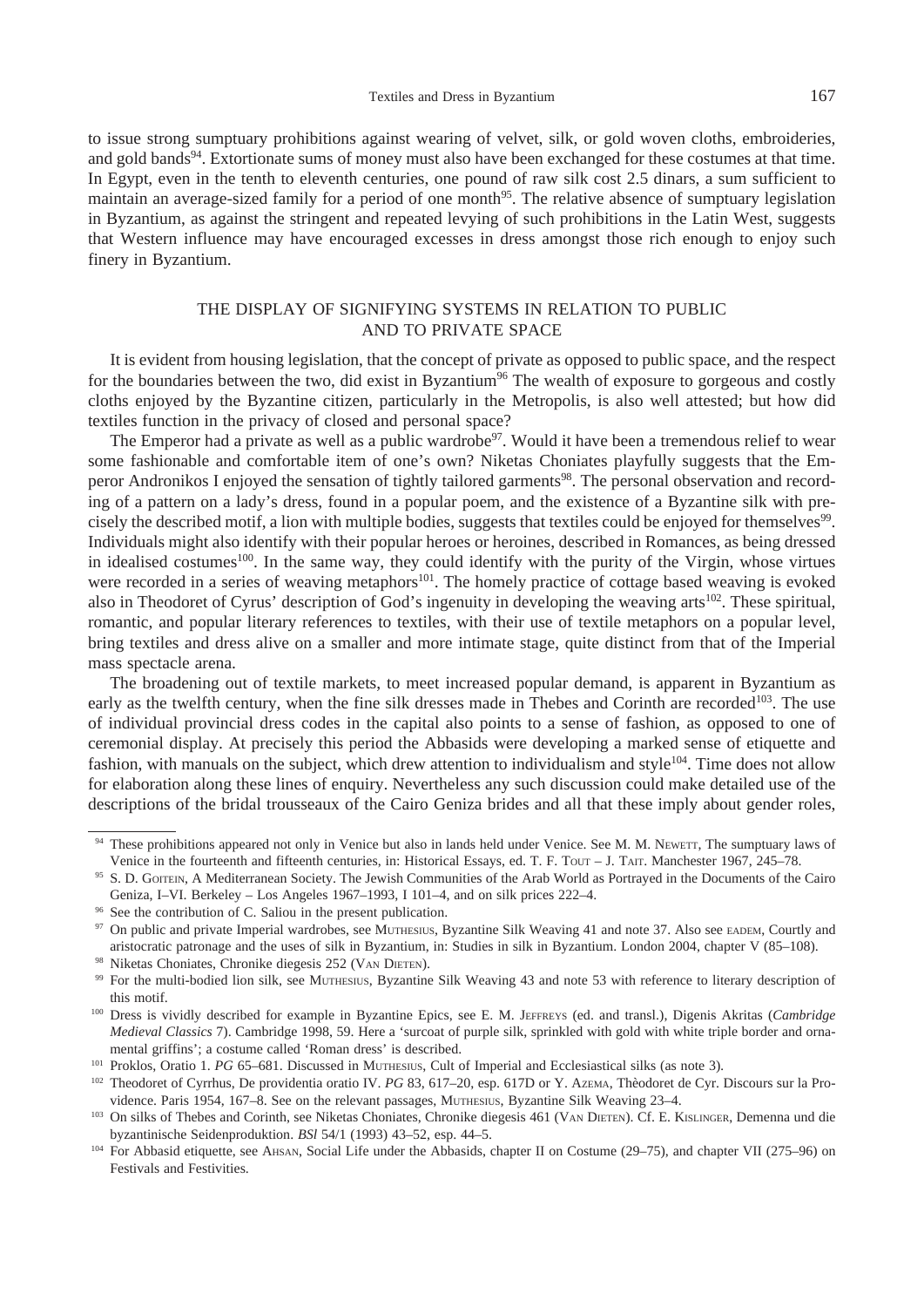social expectations, and the nature of well-being, in the privacy of domestic space in the eastern Mediterranean<sup>105</sup>. Suffice it to note, that the Byzantine silk covers took pride of place in dowry lists<sup>106</sup>.

## **CONCLUSION**

This paper asked why textiles and dress played such a prominent part in Byzantium. The answer lies, perhaps, in the multiplicity of levels and the complexity of structures that cloth managed to penetrate. The evidence suggests that, within complex ritual and ceremonial display, the relationship of Church to state, and of state to society, might be anchored. Political and economic concerns could be addressed using silk, in particular, as valuable economic asset but also as powerful political weapon<sup>107</sup>. At the same time, the development of intricate signifying systems for the purpose of social stratification, as well as the opportunity to subvert such imposed order, might have allowed textiles to act as a medium for the expression of greater individuality in Byzantium. This, taken in conjunction with the effect of widening markets and of greater exposure to foreign influences between the thirteenth and the fifteenth centuries, might explain why some authors lamented the intrusion of foreign textiles and dress codes into Byzantium by the time of the fall of the Empire<sup>108</sup>. It is perhaps ironic that Byzantine textiles and dress codes, initially developed by the court as symbols of power and authority, and subsequently variously adapted and appropriated into the private realm, became subject to overthrow, somehow foreshadowing the fall of the Empire itself.

<sup>&</sup>lt;sup>105</sup> For the bridal dowries, consult Gorrein, Mediterranean Society IV (section Bi, Clothing, 150–200), and Y. K. STILLMANN, Female attire of Medieval Egypt: according to the trousseau lists and cognate Material from the Cairo Geniza. Washington, D.C. 1972 (PhD), 93–6.

<sup>&</sup>lt;sup>106</sup> The Byzantine bedcovers are described in Gomen, Mediterranean Society IV 105–37 and appendix C, 297–309, 303, especially, cites Byzantine brocade covers.

<sup>&</sup>lt;sup>107</sup> The present author has under publication a paper 'Silk as Politics' delivered at the Byzantine and Christian Museum, Athens, as part of the public lecture series, Byzantium as Oecumenical State. This will be published by the Byzantine and Christian Museum, Athens.

<sup>&</sup>lt;sup>108</sup> See, for example, Emmanuel Georgelas "Limenites", To Thanatikon tes Rhodou, in Bibliothèque grecque Vulgaire, ed. E. LEGRAND, I. Paris 1880 (reprinted Athens 1974), 206–9. Cf. A. Micha-Lampaki, Το Θανατικόν της Ρόδου ως πηγή πληροφοριών για την γυναικεία ενδυμασία της νήσου. *Byzantinos Domos* 3 (1989) 51–62.